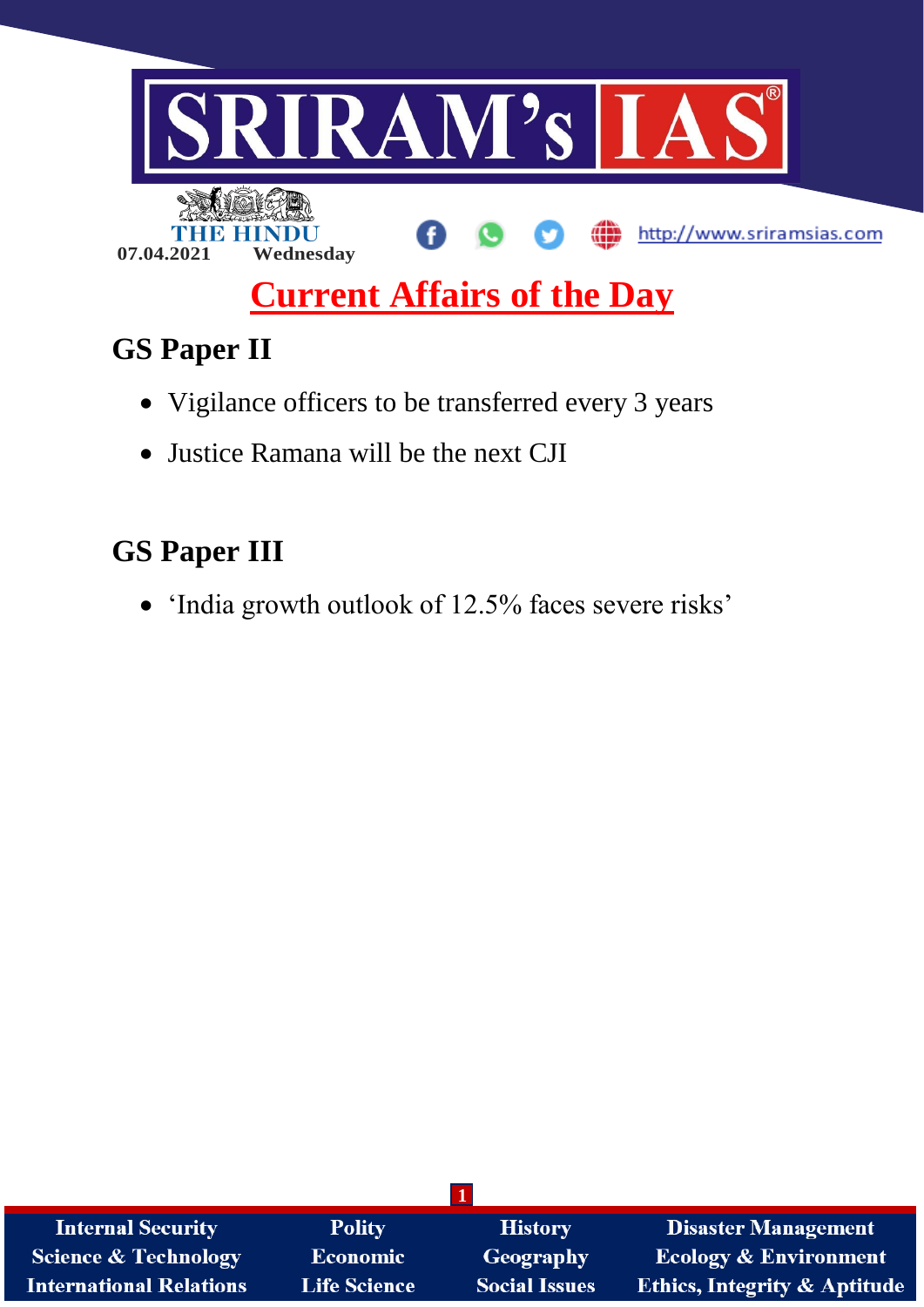

The Central Vigilance Commission (CVC) has modified the guidelines pertaining to the transfer and posting of officials in the vigilance units of government organisations, restricting their tenure to three years in one place. The tenure may be extended to three more years, albeit at a different place of posting.

## **Rationale:**

- 1. The CVC, in its order, said the undue long stay of an official in a vigilance department had the potential of developing vested interests, apart from giving rise to unnecessary complaints or allegations.
- 2. In order to emphasise the importance of the issue and to ensure transparency, objectivity and uniformity in approach, the Commission has decided to modify its earlier guidelines.
- 3. Personnel can have two continuous postings in vigilance units at different places of posting, each running to a maximum of three years. Personnel who have worked for over three years at one place should be transferred in phases, with priority given to those who have served for the maximum period, the order said.

## **Justice Ramana will be the next CJI**

President Ram Nath Kovind on Tuesday appointed Justice N.V. Ramana as the 48th Chief Justice of India with effect from April 24.

## **Highlights:**

- 1. The incumbent CJI Sharad A. Bobde had recommended Justice Ramana, the seniormost judge of the top court, for appointment as the 48th Chief Justice of India in a letter addressed to the Ministry of Law and Justice.
- 2. "In exercise of the powers conferred by clause (2) of Article 124 of the Constitution, the President is pleased to appoint Sri. Nuthalapati Venkata Ramana, judge of the Supreme Court, to be the Chief Justice of India with effect from April 24, 2021," the Ministry said in a notification.
- 3. With this, both the Supreme Court and the government have followed the seniority norm in the appointment of CJIs.

| <b>Internal Security</b>        | <b>Polity</b>       | <b>History</b>       | <b>Disaster Management</b>              |  |  |  |
|---------------------------------|---------------------|----------------------|-----------------------------------------|--|--|--|
| <b>Science &amp; Technology</b> | <b>Economic</b>     | Geography            | <b>Ecology &amp; Environment</b>        |  |  |  |
| <b>International Relations</b>  | <b>Life Science</b> | <b>Social Issues</b> | <b>Ethics, Integrity &amp; Aptitude</b> |  |  |  |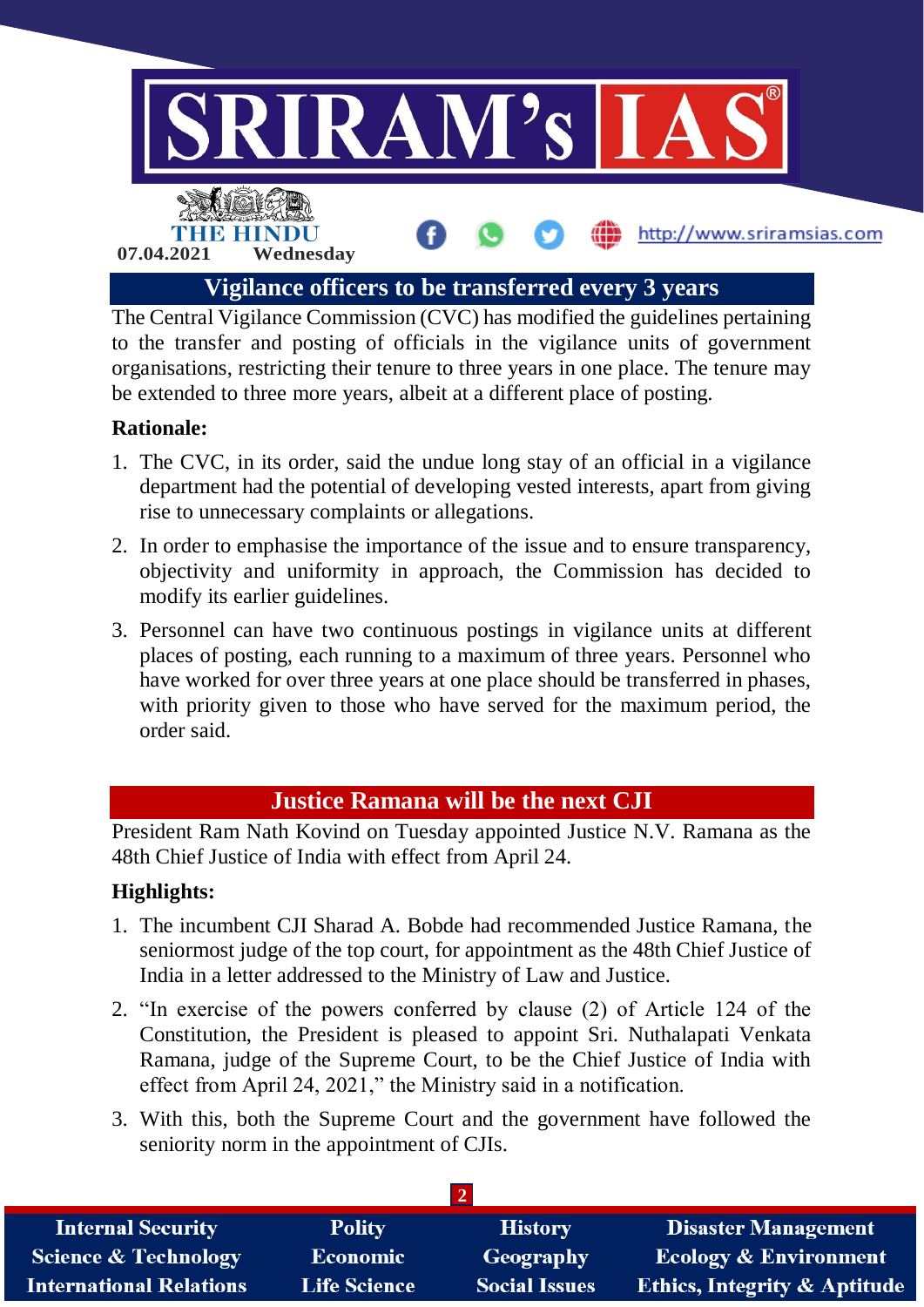

- 4. As Executive Chairman of the National Legal Services Authority, Justice Ramana was responsible for making India's legal aid programme the largest in the world with aid provided on the basis of a 'means test' rather than on basis of fixed categories.
- 5. Justice Ramana has said one of his primary objectives, besides providing easy access to justice, would be to improve the judicial infrastructure through a special purpose vehicle called the 'National Judicial Infrastructure Corporation' to act as a nodal agency.

## **'India growth outlook of 12.5% faces severe risks'**

IMF says the current wave of COVID-19 in the country threatens projections that assumed normalisation of economic activity.

### **Growth outlook under threat**

- 1. After an estimated contraction of 8% in the 12 months ended March 31, India is projected to grow at 12.5% in the current fiscal year, an outlook that, however, now faces significant downside risks because of the ongoing wave of COVID-19 in the country, the IMF said on Tuesday.
- 2. The International Monetary Fund's 'World Economic Outlook (WEO): Managing Divergent Recoveries' forecast India's economy to expand by a relatively more sedate 6.9% in the next financial year.
- 3. The U.S. GDP level in 2022 is forecast to be higher than in a non-pandemic scenario — the only large economy for which this is true.
- 4. Other economies are also expected to rebound this year albeit at a slower rate, as per the IMF. The Euro Area is projected to grow at 4.4% and 3.8% over these time periods; China, at 8.4% and 5.6%.

#### **World economy**

1. Global growth is projected to settle at 3.3% in the medium term due to damage inflicted on supply potential as well factors that pre-date the pandemic such as ageing (which has resulted in slower labour force growth in advanced economies and some emerging markets).

| <b>Internal Security</b>        | <b>Polity</b>       | <b>History</b>       | <b>Disaster Management</b>              |  |  |  |
|---------------------------------|---------------------|----------------------|-----------------------------------------|--|--|--|
| <b>Science &amp; Technology</b> | <b>Economic</b>     | Geography            | <b>Ecology &amp; Environment</b>        |  |  |  |
| <b>International Relations</b>  | <b>Life Science</b> | <b>Social Issues</b> | <b>Ethics, Integrity &amp; Aptitude</b> |  |  |  |